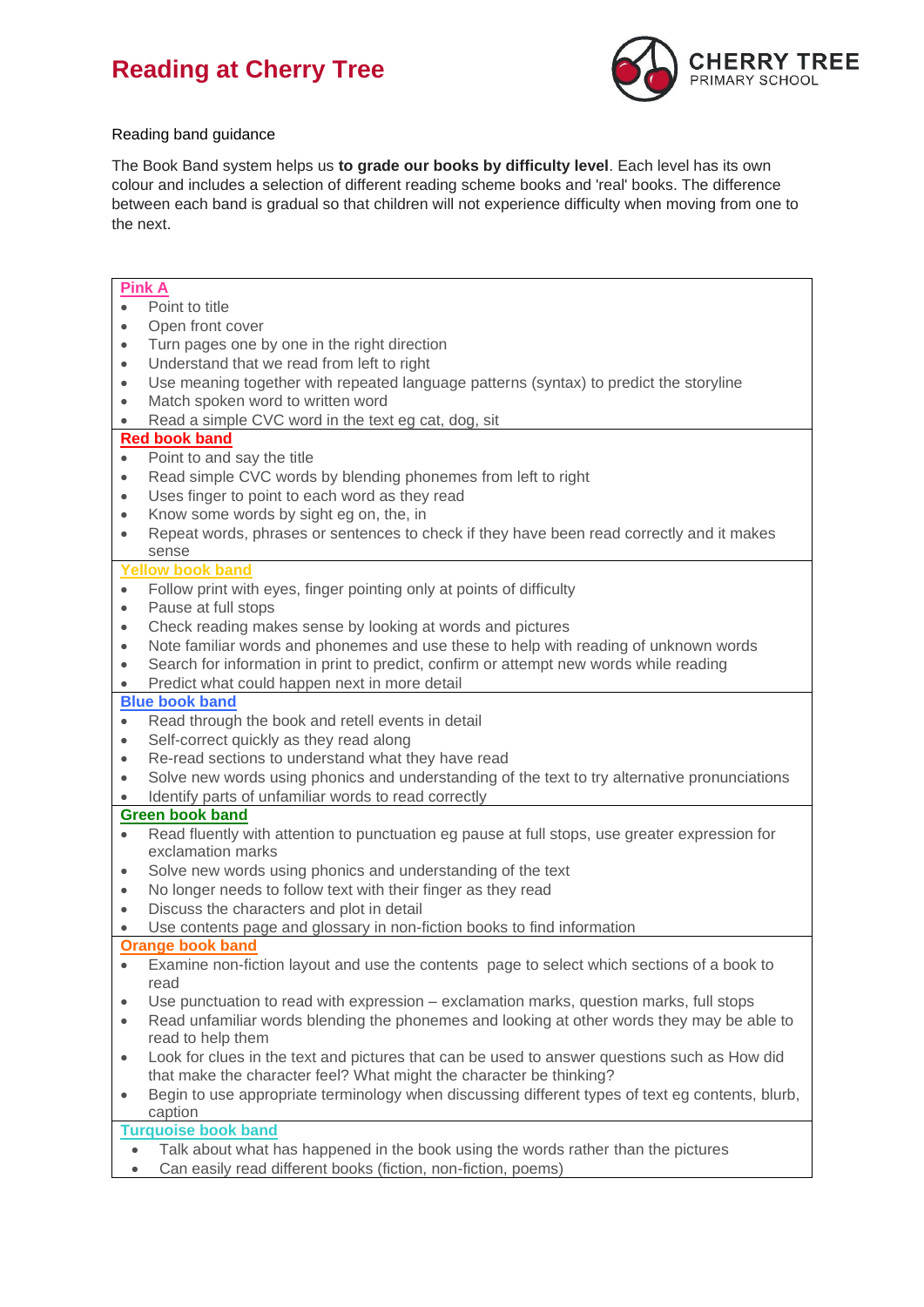# **Reading at Cherry Tree**



| $\bullet$                                                                          | Use punctuation and layout eg headings and titles to read with a greater range of expression                                                                                                |
|------------------------------------------------------------------------------------|---------------------------------------------------------------------------------------------------------------------------------------------------------------------------------------------|
| $\bullet$                                                                          | Read longer sentences and paragraphs                                                                                                                                                        |
| $\bullet$                                                                          | Read more complex words using known vocabulary, phonic knowledge and syllables                                                                                                              |
| $\bullet$                                                                          | Find a way around alphabetically ordered texts such as indexes, glossaries and dictionaries<br><b>Purple book band</b>                                                                      |
| Predict what might happen in the book and how the story might develop<br>$\bullet$ |                                                                                                                                                                                             |
| $\bullet$                                                                          | Read silently taking note of punctuation and using it to keep track of longer sentences                                                                                                     |
| $\bullet$                                                                          | Take a more conscious account of literary effects used by fiction writers, and the formal                                                                                                   |
| $\bullet$                                                                          | Read fiction, non-fiction and poetry with fluidity                                                                                                                                          |
| $\bullet$                                                                          | Begin to recognise good ideas and vocabulary from books that could be used in their own                                                                                                     |
|                                                                                    | writing                                                                                                                                                                                     |
| <b>Gold book band</b>                                                              |                                                                                                                                                                                             |
| $\bullet$                                                                          | Look through a variety of books with growing independence to predict content and story                                                                                                      |
|                                                                                    | development, and make full use of non-fiction layout                                                                                                                                        |
| $\bullet$                                                                          | Read most unknown words without asking for help                                                                                                                                             |
| $\bullet$                                                                          | Recognise good ideas and vocabulary from books that could be used in their own writing                                                                                                      |
| $\bullet$                                                                          | Talk about why the author has chosen to use the words that they have                                                                                                                        |
| $\bullet$                                                                          | Locate and interpret information in non-fiction                                                                                                                                             |
| $\bullet$                                                                          | White book band<br>Read silently most of the time                                                                                                                                           |
| $\bullet$                                                                          | Beginner chapter books may be included                                                                                                                                                      |
| $\bullet$                                                                          | Take an interest in longer texts, returning to it easily after a break and remembering what has                                                                                             |
|                                                                                    | happened before                                                                                                                                                                             |
| ۰                                                                                  | Search for and find information in texts                                                                                                                                                    |
| $\bullet$                                                                          | Use known words to read unknown words                                                                                                                                                       |
| $\bullet$                                                                          | Talk about why certain words have been used in a text and what they mean                                                                                                                    |
| $\bullet$                                                                          | Talk about what books you like to read and compare them                                                                                                                                     |
| $\bullet$                                                                          | Say what a section of a text means in your own words                                                                                                                                        |
| $\bullet$                                                                          | Suggest alternatives or extensions to events and actions                                                                                                                                    |
|                                                                                    | <b>Lime book band</b>                                                                                                                                                                       |
| $\bullet$                                                                          | Begin to understand books where everything is not told to you directly                                                                                                                      |
| $\bullet$                                                                          | Give opinions making reference to what they have read in the book                                                                                                                           |
| $\bullet$                                                                          | Work out facts and opinions                                                                                                                                                                 |
| $\bullet$                                                                          | Use key words to locate information in a text quickly without needing to read it all again<br>Begin to read in different ways for different purposes, e.g. skimming for relevance, scanning |
| $\bullet$                                                                          | for specific details, reflective and recursive reading for fuller comprehension                                                                                                             |
|                                                                                    | Read aloud with expression and intonation taking account of punctuation                                                                                                                     |
| $\bullet$                                                                          | Pupils can refer to text layout and organisation                                                                                                                                            |
|                                                                                    | Pupils show some awareness of the point of view of the author                                                                                                                               |
| <b>Grey book band</b>                                                              |                                                                                                                                                                                             |
| $\bullet$                                                                          | Developing an understanding of books where everything is not told to you directly                                                                                                           |
| $\bullet$                                                                          | Give opinions making reference to what they have read in the book                                                                                                                           |
| $\bullet$                                                                          | Work out facts and opinions                                                                                                                                                                 |
| $\bullet$                                                                          | Use key words to locate information in a text quickly without needing to read it all again                                                                                                  |
| $\bullet$                                                                          | Begin to read in different ways for different purposes, e.g. skimming for relevance, scanning                                                                                               |
|                                                                                    | for specific details, reflective and recursive reading for fuller comprehension                                                                                                             |
| ۰                                                                                  | Read aloud with expression and intonation taking account of punctuation                                                                                                                     |
| ٠                                                                                  | Pupils can refer to text layout and organisation                                                                                                                                            |
| $\bullet$<br>$\bullet$                                                             | Pupils show some awareness of the point of view of the author<br>The content of these books will start to challenge the reader to question and explore meaning                              |
| <b>Free Readers</b>                                                                |                                                                                                                                                                                             |
| $\bullet$                                                                          | Sustain confidence and perseverance when reading longer, demanding texts                                                                                                                    |
| $\bullet$                                                                          | Begin to use deduction and inference with more mature fiction and poetry                                                                                                                    |
|                                                                                    | Begin to perceive how an author develops: plot, characters, meanings beyond the literal,                                                                                                    |
|                                                                                    | figurative language                                                                                                                                                                         |
|                                                                                    | Distinguish fact from opinion, point from example, relevant from irrelevant                                                                                                                 |
|                                                                                    |                                                                                                                                                                                             |